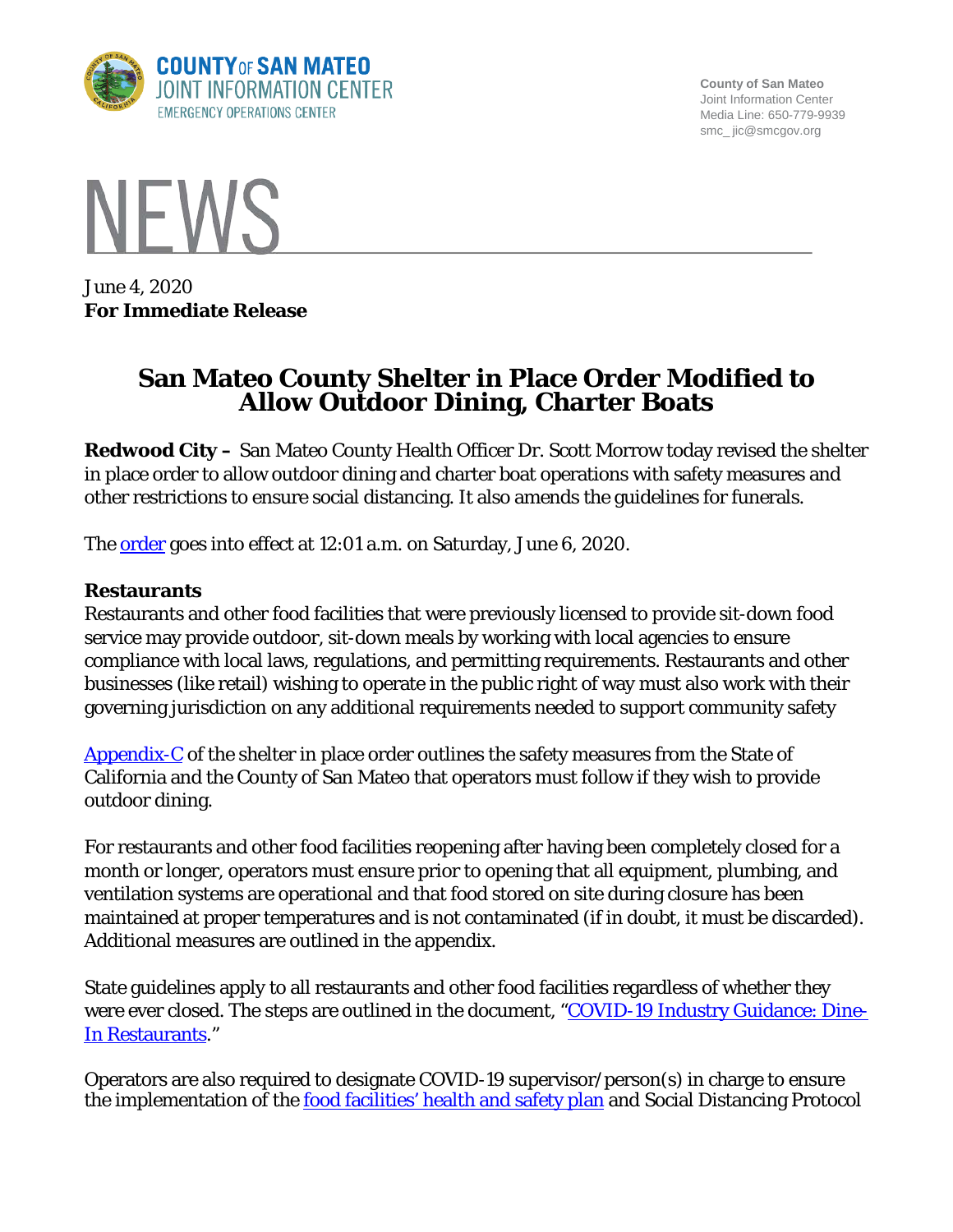[\(Appendix A\)](https://www.smchealth.org/sites/main/files/file-attachments/final_appendix_a_-_social_distancing_protocol_unlocked_0_0.pdf;). The designated COVID-19 supervisor/person(s) in charge must always be present on-site during business hours.

In addition to the cleaning and sanitary measures, tables must be arranged to ensure that no customer is sitting within six feet of any other customer at a separate table. Patrons at a single table are limited to no more than six, and they must be from the same household or living unit.

Lounge areas, like fire pits, can be occupied by multiple households or living units if six-foot distancing is maintained. Entertainment events are not allowed.

Facilities that open for outdoor dining must offer curbside pickup, takeaway, and/or delivery service alternatives. Lines for pickup or takeaway must be in a separate area from the outdoor dining area to prohibit patrons from unnecessarily accessing the outdoor dining area.

Alcohol may be sold to patrons in conjunction with a meal, but it may not be sold independently, and bar areas must remain closed to customers.

Patrons are required to wear a [face covering](https://www.smchealth.org/sites/main/files/file-attachments/ho_order_c19-8b_face_covering_revised_final.pdf?1589988744) except when sitting at a table.

## **Charter Boats**

Appendix-C also outlines the social distancing and safety measures for charter boats to operate with passengers.

The number of people aboard the boat must be limited so that at least six feet of spacing can be maintained at all times. Rod holders must be spaced at least six feet apart from each other, and boats must prohibit the shared handling of equipment, such as bait and tackle or binoculars.

Passengers must not shake hands, share food or drinks, or engage in any physical contact with each other or with the captain and crew. The boat and equipment must be washed after each trip. Bathrooms must be sanitized after each use and contain hand sanitizer or soap and water. Passengers are permitted to bring hand-held lunch coolers only — no large coolers are allowed.

The crew, captain and passengers are required to wear face coverings at all times except when eating or drinking.

Passengers of a single household or living unit are not subject to the social distancing requirements on the boat. They are not required to maintain a six-foot distance from each other, can have rod holders closer to each other than six feet, and can share equipment, food or drink with each other, but they must wear face coverings in the presence of captain or crew [\(face coverings](https://www.smchealth.org/sites/main/files/file-attachments/ho_order_c19-8b_face_covering_revised_final.pdf?1589988744) are optional for children 12 and prohibited for those two and under).